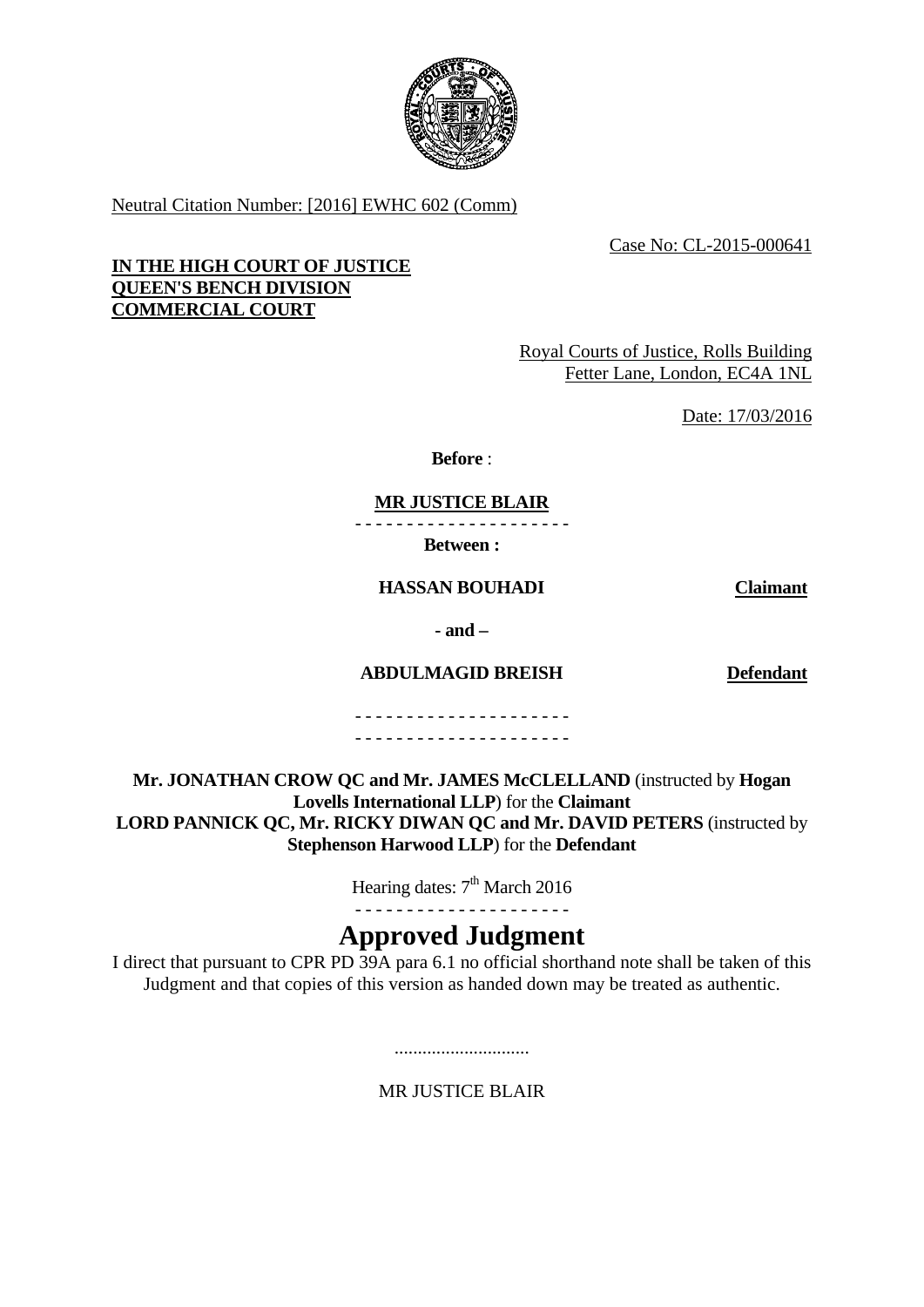# **Mr Justice Blair:**

- 1. This case came before the court on 7 March 2016 for trial. The court was due to hear claims as to which regime in Libya the court should treat as the government of that country.
- 2. For reasons which appear below, the court was concerned about continuing the hearing in present circumstances. Following submissions on behalf of the parties, the case was adjourned that day with liberty to restore, and this judgment contains the reasons for that decision.
- 3. The background to the case is the continuing instability in Libya following the fall of Colonel Gaddafi in 2011. The events since that time are complex, as are the parties' contentions, but it is not necessary or appropriate to go into them in any detail for present purposes.
- 4. The dispute concerns the Libyan Investment Authority (LIA), which is Libya's Sovereign Wealth Fund, established in 2006, with assets last valued at the end of 2012 at approximately US \$67 billion.
- 5. The dispute arises in this way. It is common ground that the Libyan government is entitled to appoint the LIA's Board of Directors, including its Chairman. There is, however, a dispute as to which regime in Libya the courts in England should treat as the government of that country. This arises because two competing appointments to the chair of the LIA have been made, with the result that both the claimant, Mr Hassan Bouhadi, and the defendant, Mr Abdulmagid Breish, claim to be the chairman.
- 6. To support their appointments, they rely on the authority given by one of two regimes, to adopt the terminology adopted by the parties the "Tobruk government" and the "Tripoli government".
- 7. The claimant's case is that the "Tobruk government" is mandated by the Libyan House of Representatives elected in 2014. Following a series of attacks by militias in Tripoli (which is Libya's capital) in July to August 2014, this is based in Tobruk in the east of the country. The Libyan Ambassador accredited to the United Kingdom represents this government, and it has achieved international recognition. The claimant's authority is said to derive from it.
- 8. The defendant's case is that the "Tripoli government" based in Tripoli is mandated by the General National Congress. Its claim to be the constitutional government of the country is primarily based on two decisions of the Libyan Supreme Court of 6 November 2014, together with the asserted extent of its administrative control. The defendant's authority is said to derive from the Tripoli government, and/or from Libyan domestic law (which he argues the court should apply even if neither regime is recognised).
- 9. Despite the dispute, according to the evidence of Mr Bouhadi, the LIA continues to function out of Malta, though it is hampered in certain respects by international sanctions. Nothing in this judgment should be taken as casting any doubt on current arrangements.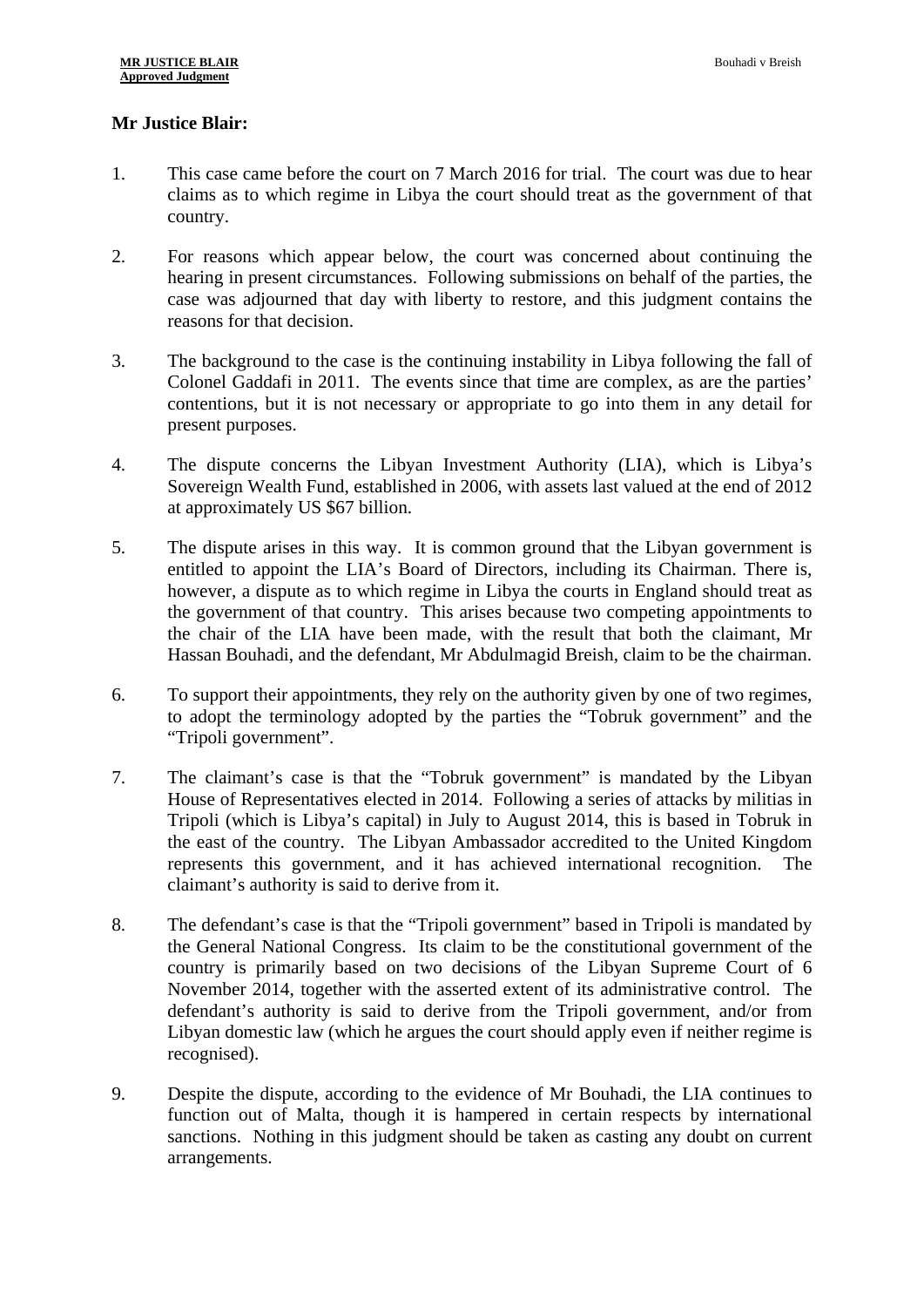- 10. The immediate reason that the dispute has arisen concerns the conduct of legal proceedings. These are principally two claims brought by the LIA, being actions begun in 2013 in the English courts against Goldman Sachs International and Société Générale and others which seek approximately £2 billion in damages.
- 11. On 28 April 2015, because of doubts as to who was authorised to give them instructions, the solicitors acting for the LIA in the proceedings came off the record.
- 12. It was obviously unacceptable for the claims simply to lapse. The claimant and the defendant therefore made a joint application to the court seeking a receivership order in respect of the claims. It is important to emphasise that the order was not sought in respect of the affairs of the LIA in general, but only in respect of the proceedings against the two banks, which are in themselves potentially valuable assets.
- 13. On 9 July 2015, Flaux J ordered the appointment of receivers over the proceedings, which have been conducted by the receivers since then.
- 14. The court was told that the basis on which the parties submitted to the jurisdiction on the receivership application was to get the authority question resolved. To achieve that, these proceeding were commenced on 2 September 2015. Directions were given by order of Flaux J dated 14 October 2015, it being directed that the claim and counterclaim should be heard on an expedited basis on the first available date after 15 February 2016.
- 15. The position of the British government (that is, Her Majesty's Government, or HMG) was clearly of potential importance to the resolution of the legal question, and the order dated 14 October 2015 also directed that the parties should send a joint letter to the Foreign and Commonwealth Office (FCO) in a form to be agreed.
- 16. This joint letter was duly sent on 16 October 2015 to the Secretary of State for Foreign and Commonwealth Affairs.
- 17. In the letter, the parties said that the proceedings "put in issue the identity of the government of Libya", and asked the FCO to assist the court by answering the following question:

'Does Her Majesty's Government recognise as the Government of Libya:

(a) the "Tobruk government", namely that mandated by the House of Representatives following the 2014 elections; or

(b) the "Tripoli government", namely that mandated by the General National Congress following the 2014 election, and which is sometimes referred to as the "National Salvation Government".'

18. No answer was forthcoming at this time, and the parties continued to prepare for the trial, which was fixed for 7 March 2016 with a time estimate given by the parties of 4- 5 days.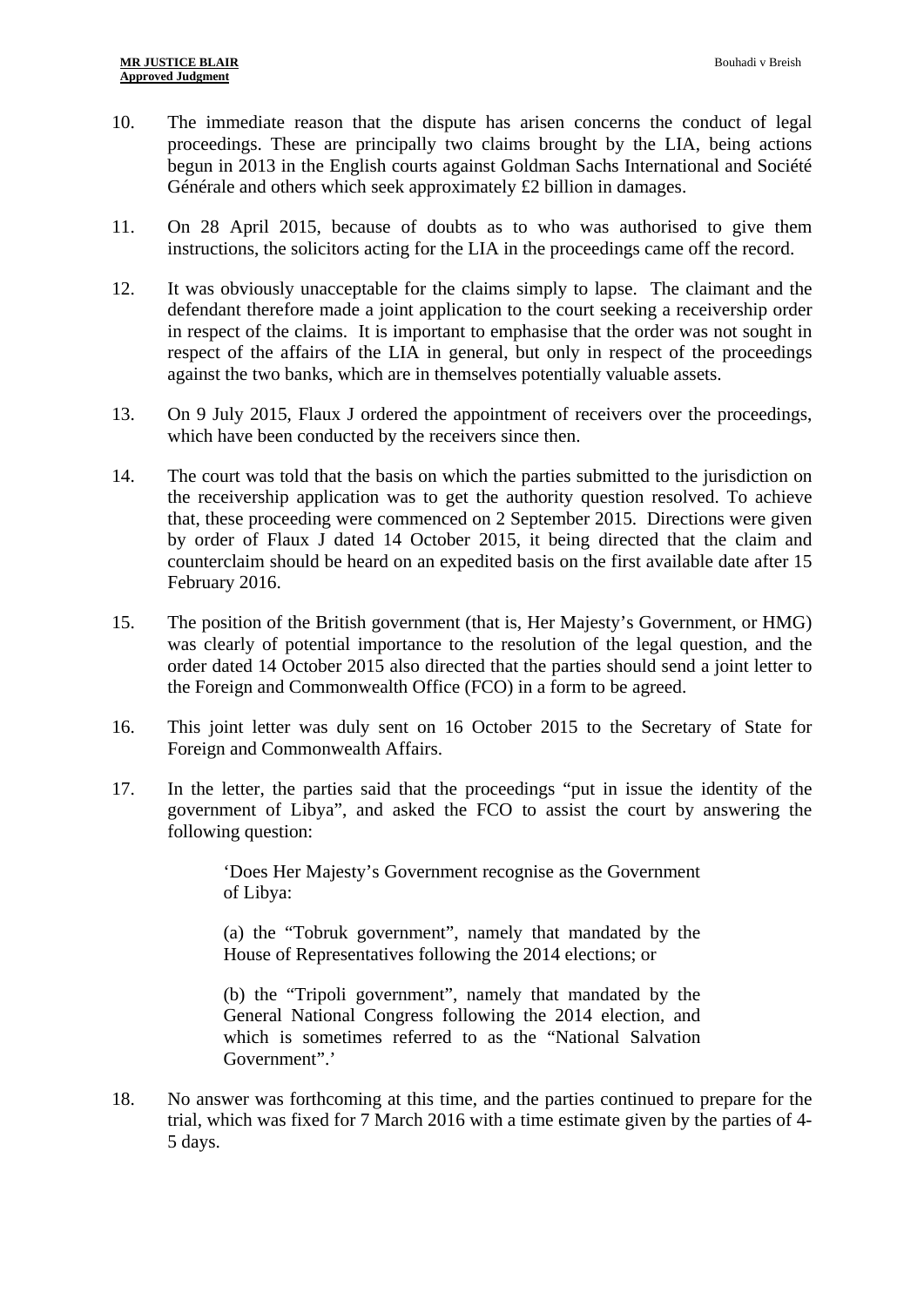- 19. Meanwhile, a number of developments took place consolidating earlier moves towards a resolution of the political conflict in Libya by establishing a "Government of National Accord". The following have been particularly identified in the material before the court:
	- i) An international Ministerial Conference held in Rome on 13 December 2015 issued a joint Communiqué stating that the participants "… recognize and support the Libya Political Agreement and the institutions validated by it, and pledge our support for a Government of National Accord as the sole legitimate government of Libya. …".
	- ii) On 17 December 2015, the Libyan Political Agreement (LPA) was signed in Skhirat, Morocco.
	- iii) On 23 December 2015, the UN Security Council through the unanimous adoption of Resolution 2259 (2015) endorsed the Rome Communiqué to support the Government of National Accord as the sole legitimate government of Libya.
- 20. The parties differ as to the significance of these developments for the question of recognition.
- 21. The claimant submits that under the Libyan Political Agreement, the Government of National Accord does not yet exist, and has not yet been approved by the House of Representatives. The exhortations which have been made about dealing only with the Government of National Accord (GNA) and no one else are forward looking, and do not change the current position, which is that the Tobruk government is recognised by HMG (and the international community) as the legitimate government of Libya.
- 22. The defendant submits that because HMG's policy is to promote a Government of National Accord as the sole legitimate government of Libya, it necessarily follows that HMG's policy is that it does not currently accept either the Tobruk government or the Tripoli government as the legitimate government of Libya. That is for the reason that any such recognition would impede the policy objective of securing a consensual government.
- 23. On 3 March 2016, that is to say four days before the trial was due to start, the court and the parties received a letter from the Foreign and Commonwealth Office in response to that sent by the parties on 16 October 2015. The operative part of the letter is set out in full in the Annex.
- 24. The FCO letter of 3 March 2016 made the following points in particular:
	- i) HMG has not recognised as the Government of Libya either the "Tobruk government" or the "Tripoli government". Following the 1980 change in policy, HMG recognises states rather than governments.
	- ii) In its dealings with the various participants in the political crisis in Libya, HMG's highest priority is to support the efforts of the United Nations and the international community to establish a Government of National Accord. The signature of the Libyan Political Agreement on 17 December 2015 was a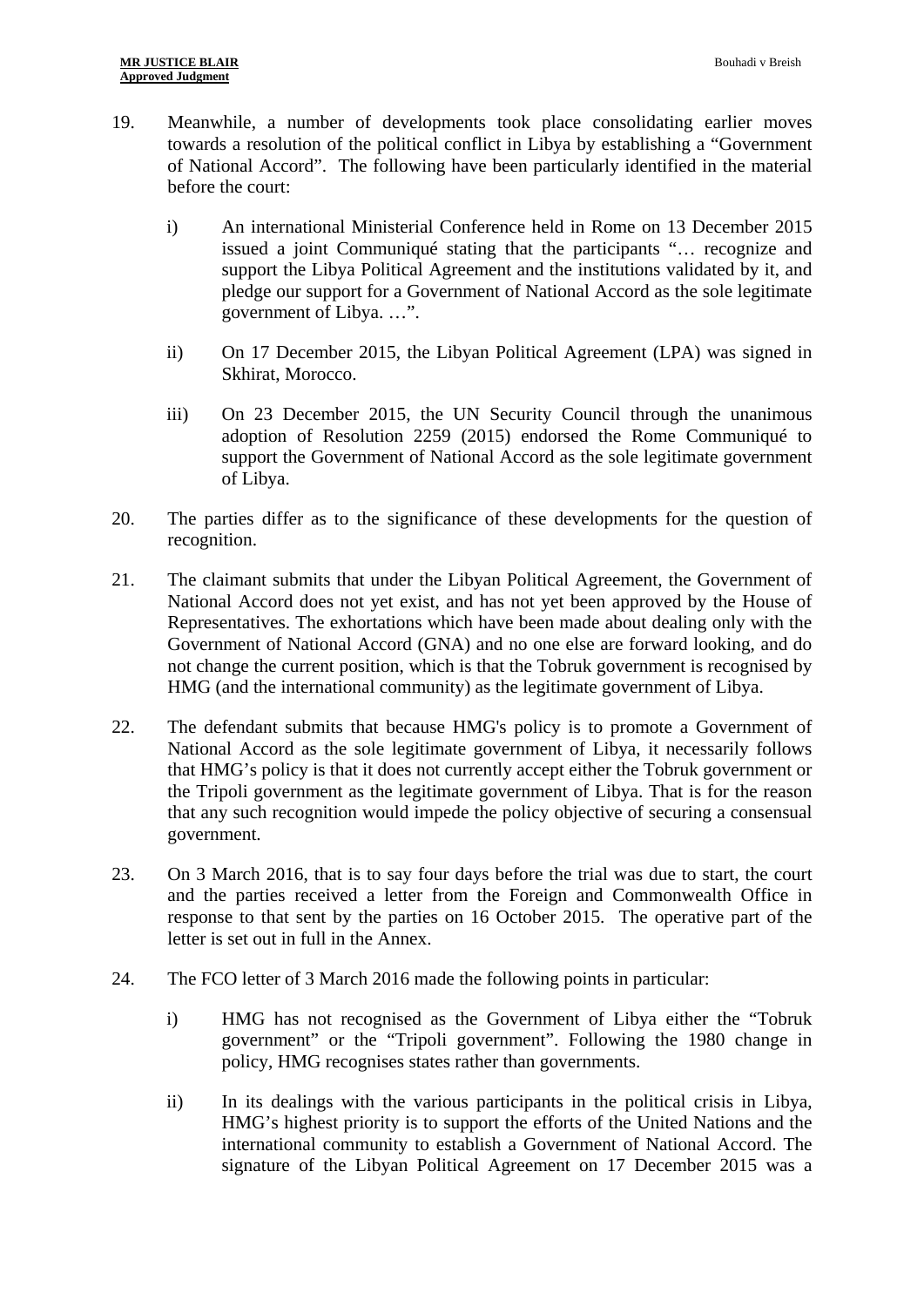"major milestone" in this respect, providing for the institutional structures of the GNA and a process for its formation.

- iii) Reference is made to a number of instruments, including UNSCR 2259 (2015) (see above) which in paragraph 9 "*Further calls* upon the Government of National Accord to protect the integrity and unity of the National Oil Company, the Central Bank of Libya and the Libyan Investment Authority, and for these institutions to accept the authority of the Government of National Accord".
- iv) Mr Fayez Serraj is named in the LPA as Head of the Presidency Council, which is the body recognised in the LPA that is authorised to exercise the executive authority of the Libyan Government.
- v) Mr Serraj is currently in the process of putting together a Cabinet of Government Ministers (Government of National Accord) as foreseen in the LPA.
- vi) He plans to submit the list of Ministers to the House of Representatives which is the legislative authority of the Libyan state, under Article 12 of the Libyan Political Agreement.
- vii) On 25 February 2016, Mr Serraj confirmed to a representative of HMG his readiness to clarify the leadership of the Libyan Investment Authority as soon as possible after approval of the Cabinet: "We expect this to occur within the coming weeks".
- 25. In these circumstances, the parties' positions are as follows.
- 26. The claimant says that the LPA has been in draft since at least June or July last year, and has had a very slow gestation, and has not yet been approved by the House of Representatives. He submits that the court should proceed to determine the recognition question on the basis that these developments are forward looking, and do not affect the current position as to the legitimacy of the Tobruk government.
- 27. The claimant further submits that even if the court exercises judicial restraint in not answering the question as to the government, one would be left with the question, who is the chairman? That would have to be answered by reference to the historic question as to what was the government of Libya when the claimant was appointed in September/October 2014. One would be looking at the question of which the British government regarded as the government of Libya at that time, as to which there can be no dispute. That question at least should be decided now.
- 28. Whilst stating that he is not asking for an adjournment, the defendant says that to proceed now may be unhelpful to the political process. It may be unhelpful to the prospect of securing a GNA for the court to hear disputed evidence on issues of constitutionality and administrative control, and indeed the dealings of HMG with various actors in Libya. There is a risk, it is said, that this may exacerbate the political tensions in a very sensitive situation.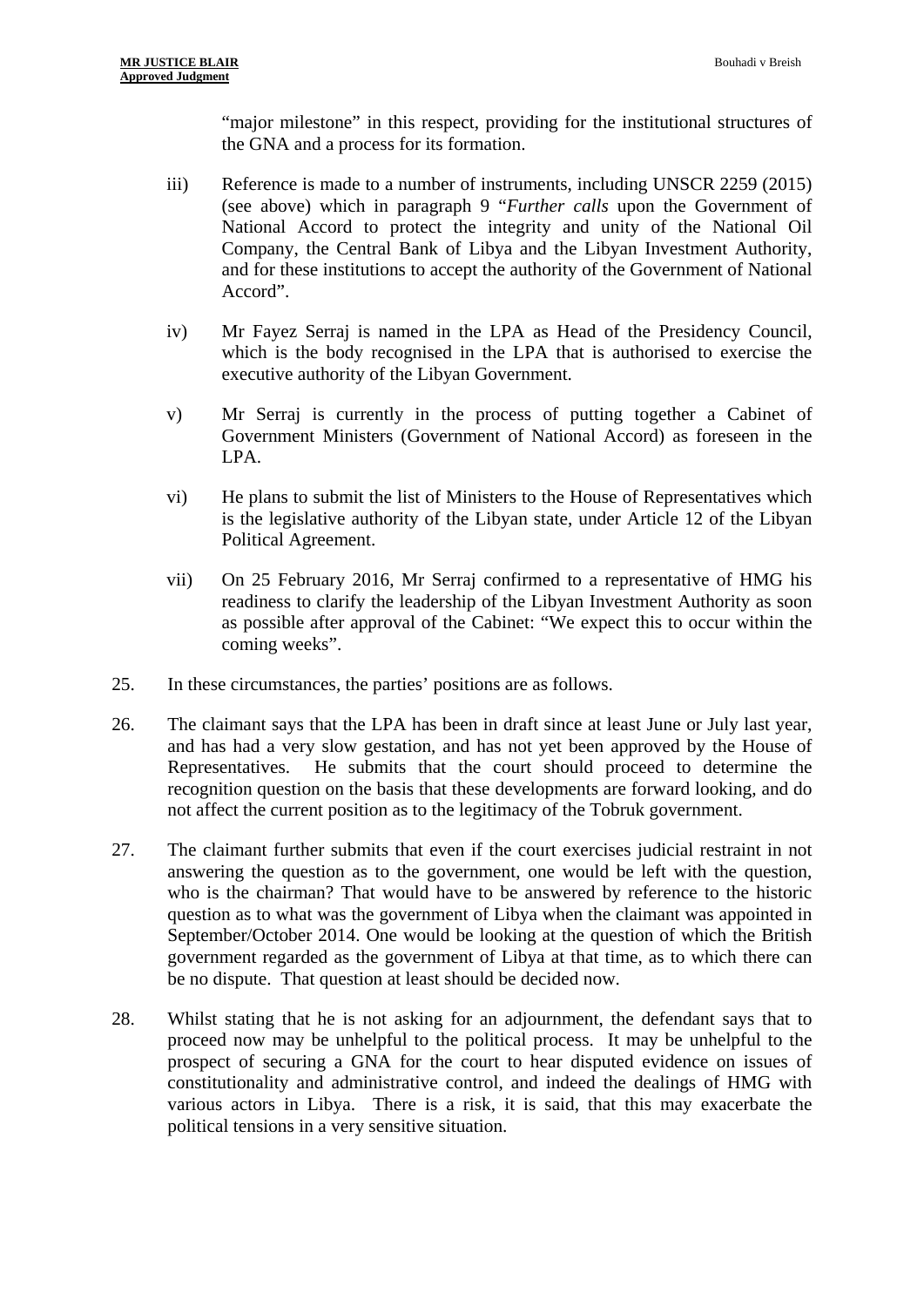1

- 29. The question of how to proceed is not an easy one for the court. The case is ready for trial, and it is uncommon and intrinsically undesirable to adjourn trials in the commercial court, and there is much force in the claimant's submission that he should be entitled to have the authority question decided now, having come this far.
- 30. Nevertheless, the fact is that the court now has, albeit at the last moment, a response from the FCO to the joint letter. This sets out certain clear matters, and the question is how to proceed in the light of it. (The response explains that the FCO did not reply sooner because there have been significant developments in the situation in Libya, and the FCO wanted the court to have the government's current position on the issues raised.)
- 31. The court's approach to the question is as follows. First, it seems right (without deciding the matter) for present purposes to proceed on the basis that the claimant, the party opposing an adjournment, is correct to say that the legitimacy of the House of Representatives, and that of the Tobruk government, has been acknowledged by the British government and has achieved international recognition. A schedule was handed in on behalf of the claimant at the beginning of the hearing in this regard.
- 32. The question then arises as to the legal principles to be applied. The effect of letters from HMG to the court in the context of state/governmental recognition has arisen in various cases in differing contexts.
- 33. The effect can be conclusive. It is common ground that where (notwithstanding the 1980 change of policy), the British government expressly recognises a new government and certifies as such to the court, this will be binding on the court (*British Arab Commercial Bank plc v National Transitional Council of the State of Libya* [2011] EWHC 2274 (Comm), 147 ILR 667, at [25], Blair J; Campbell McLachlan, *Foreign Relations Law*, Cambridge University Press, 2014, at paragraphs 10.85 and 10.93).
- 34. Neither party contended that the FCO letter of 3 March 2016 amounted to a certificate in this sense.
- 35. It is further common ground that in the absence of such a certificate, the approach to be taken is that of the court in *Republic of Somalia v Woodhouse & Carey (Suisse) S.A.* [1993] QB 54, 94 ILR 608, Hobhouse J. As the parties say, this case gives useful guidance as to the factual and legal investigation required, though the factors identified in it as being relevant are subject to an evaluation on the facts of the particular case (*Kuwait Airways Corpn v Iraqi Airways Co (Nos 4 and 5)* [2002] 2 AC 883 at  $[359]$ <sup>[1](#page-5-0)</sup>).
- 36. In fact, in both the *Somalia* and *Kuwait Airways* cases the FCO had written to the court, though not in the form of certificates of recognition.
- 37. In the *Kuwait Airways* case, it had been submitted on behalf of the defendants that Iraq was the *de facto* government of Kuwait during its period of occupation in 1990 and 1991. In 1997, during the course of the proceedings, the FCO wrote to the court

<span id="page-5-0"></span> $<sup>1</sup>$  At [1], Brooke LJ explains that Rix LJ was substantially responsible for this part of the judgment.</sup>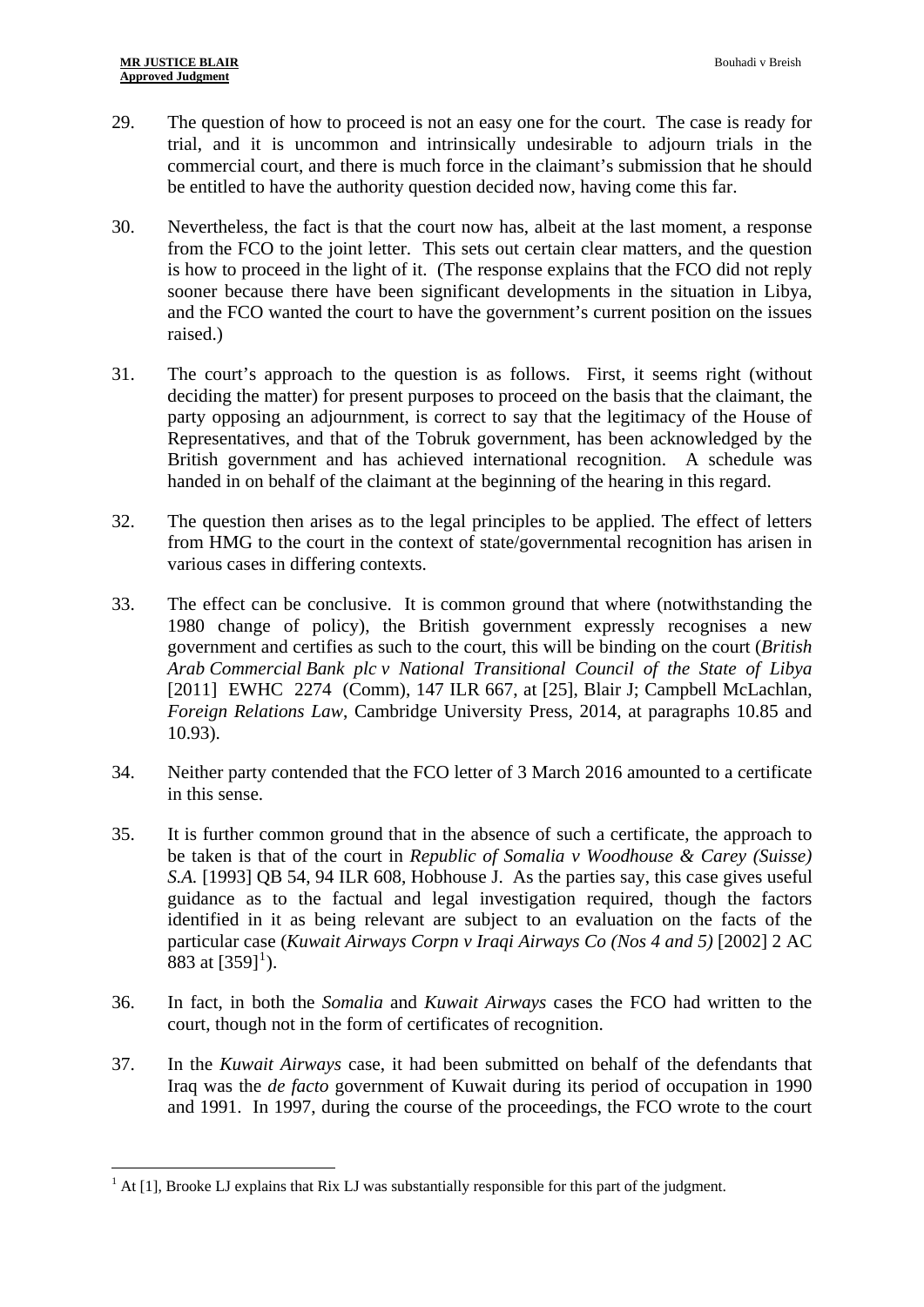to the effect that HMG had not at any time recognised Iraqi occupation or control of Kuwait.

- 38. It was pointed out by Mance J at first instance (*Kuwait Airways Corpn v Iraqi Airways Co* [1999] CLC 31) that the change of policy in 1980, by which HMG recognises states not governments, nevertheless left it free to take and to inform the court of a more categorical attitude regarding recognition or non-recognition of a foreign government (at p.67C). He referred to Lord Atkin's statement in *The Arantzazu Mendi* [1939] AC 256 (at p. 264) that, "Our State cannot speak with two voices on such a matter, the judiciary saying one thing, the executive another". He concluded that, "Putting the matter at its lowest … public policy points compellingly towards the courts adopting the same attitude as Her Majesty's Government manifests" (at p. 67H).
- 39. Similarly, the Court of Appeal stated (ibid at [358]) that, "… an unequivocal position adopted by Her Majesty's Government, even if not formally conclusive, may be compelling, at any rate in the absence of some countervailing and paramount factor".
- 40. The letter sent by the FCO to the court in the present case is different from that sent in *Kuwait Airways*. In that case, there was in effect a categorical statement by HMG of non-recognition of the Iraqi occupation of Kuwait for any purposes. In this case, the reason given for the non-recognition of either the Tobruk government or the Tripoli government is the simple policy one, namely that following the change of policy in 1980, HMG recognises states rather than governments. In principle, that leaves it open to the court to determine the question.
- 41. The claimant's case is that the letter is entirely consistent with abundant evidence as to the position of the British government prior to the letter, and the court should apply that position as shown in the evidence.
- 42. However, the letter of 3 March 2016 makes it clear that the position has significantly changed.
- 43. In those circumstances, the position as stated by Lord Pannick QC for the defendant appears to be correct analytically. Where the court has received a formal communication from the British government, it is that communication which is the voice of HMG for legal purposes. It may be necessary to seek to interpret what is said in the letter, but it is not open to the court to set aside the letter and look at other material in an attempt to identify what the position of HMG actually is.
- 44. I now consider how these principles apply to the present facts. The FCO letter states that the highest priority of HMG is to support the efforts of the United Nations and the international community to establish a Government of National Accord as the sole legitimate government of Libya.
- 45. This policy is stated in terms that directly deal with the question of the leadership of the LIA—in other words, the issue before the court. The letter records UN Security Council resolution 2259 (2015) as stating that the Security Council:

*"… calls* upon the Government of National Accord to protect the integrity and unity of the National Oil Company, the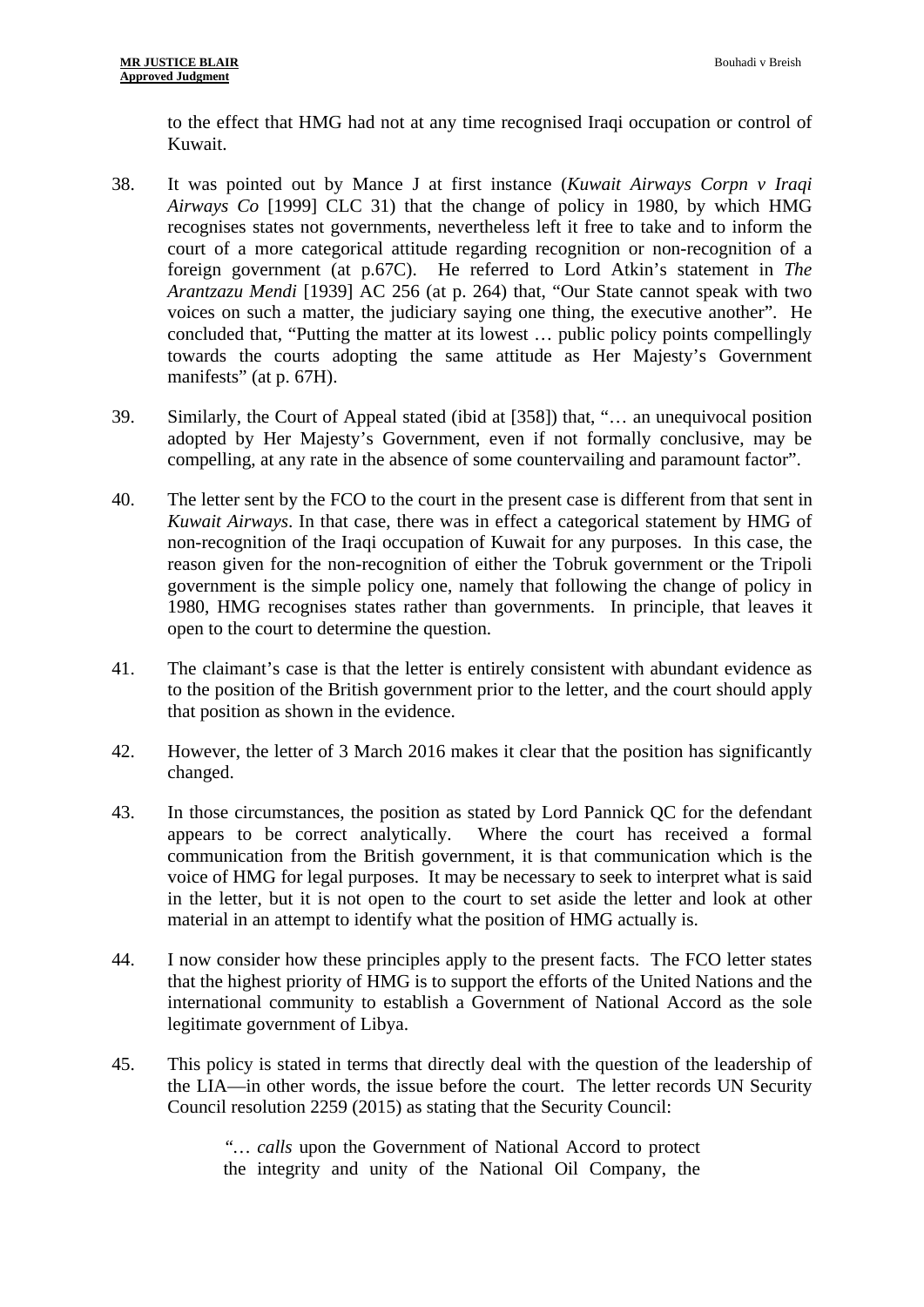Central Bank of Libya and the Libyan Investment Authority, and for these institutions to accept the authority of the Government of National Accord;"

- 46. These institutions including the LIA are repeatedly identified in the material that the parties have produced. That is because they constitute Libya's vital assets accumulated over time, which will be needed when peace returns, and reconstruction can begin. Maintaining their integrity is obviously of the utmost importance.
- 47. Finally, the letter says that the Head of the Presidency Council of the Government of National Accord has confirmed his readiness to clarify the leadership of the LIA as soon as possible after the approval of the Cabinet: "We expect this to happen within the coming weeks".
- 48. Despite the weight of the claimant's submissions, in these circumstances, I consider that it would be both contrary to principle and premature now to rule on the issue as to the chairmanship of the LIA, whether on a current, or historical, basis.
- 49. In short, the declarations which the court is invited to make would risk cutting across the stated position of HMG. The court is invited to declare that one or other party is chairman of the LIA, but as stated in the letter of 3 March 2016, the government's policy in accordance with the position currently taken by the international community is to place the chairmanship within the sphere of the Government of National Accord. Applying the above case law, public policy points against the court imposing a different solution, particularly on such a sensitive matter.
- 50. The question then is whether there is any "countervailing and paramount factor" which requires such a course in any event. It is possible to see that such circumstances could arise, for example where an immediate ruling had to be made as regards a particular asset.
- 51. There does not appear to be any such factor in this case at this time. The litigation against the two banks is subject to the receivership. Though this is not common ground, there is no evidence at this time that this arrangement is causing any difficulty in the conduct of the litigation.
- 52. In the light of the FCO's letter of 3 March 2016, there are therefore strong reasons to adjourn consideration of the case at the present time, and that is the court's decision. This conclusion is subject to two further points.
- 53. First, Mr Jonathan Crow QC for the claimant said that the court would be exercising judicial restraint against a hope that it is all going to come good in a short period of time: "Bitter experience in relation to the affairs of Libya", he said, "strongly suggests that that would be a false hope".
- 54. This point has to be taken very seriously. Obviously, all parties strongly want a good outcome. But as Mr Crow QC points out, and all the evidence before the court shows, the position is volatile in Libya, and changes week by week. However, the court has to deal with the position as it stands now. If and when required, the situation can be reviewed.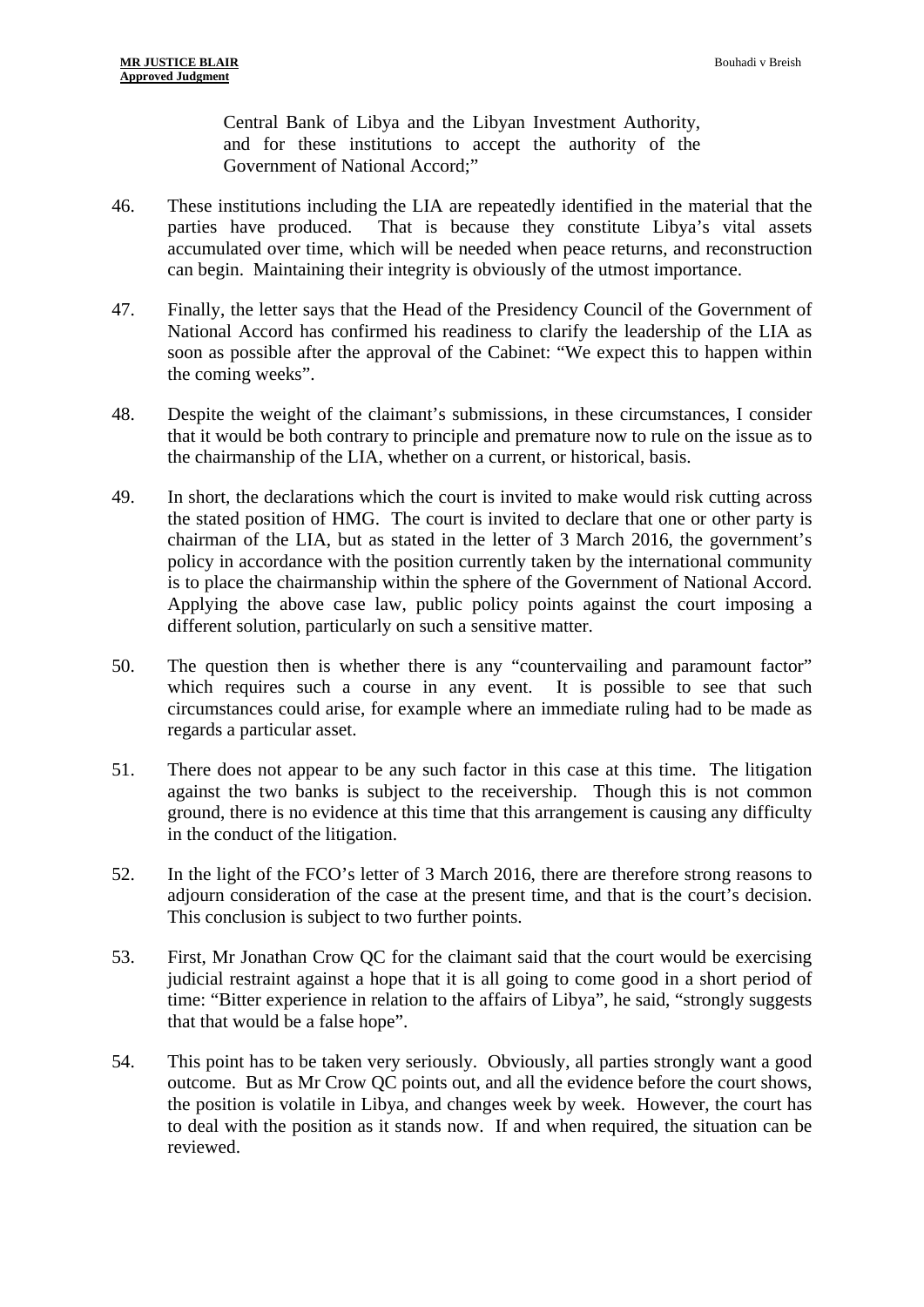- 55. Second, there is the underlying question of the litigation. In that regard, if the receivers need further guidance in the diligent pursuit of the actions against the banks which are entrusted to them, I make it clear that they have the right to seek directions from the court in the normal way.
- 56. To facilitate further steps by the parties, and if necessary the receivers, a judge will be assigned to these proceedings and to the receivership instituted by the order of 9 July 2015.
- 57. In view of the decision to adjourn, it is not in dispute that the order of the court should give each of the parties liberty to restore the proceedings, and that the costs should be reserved. The parties are thanked for their great assistance in the difficult circumstances that have arisen.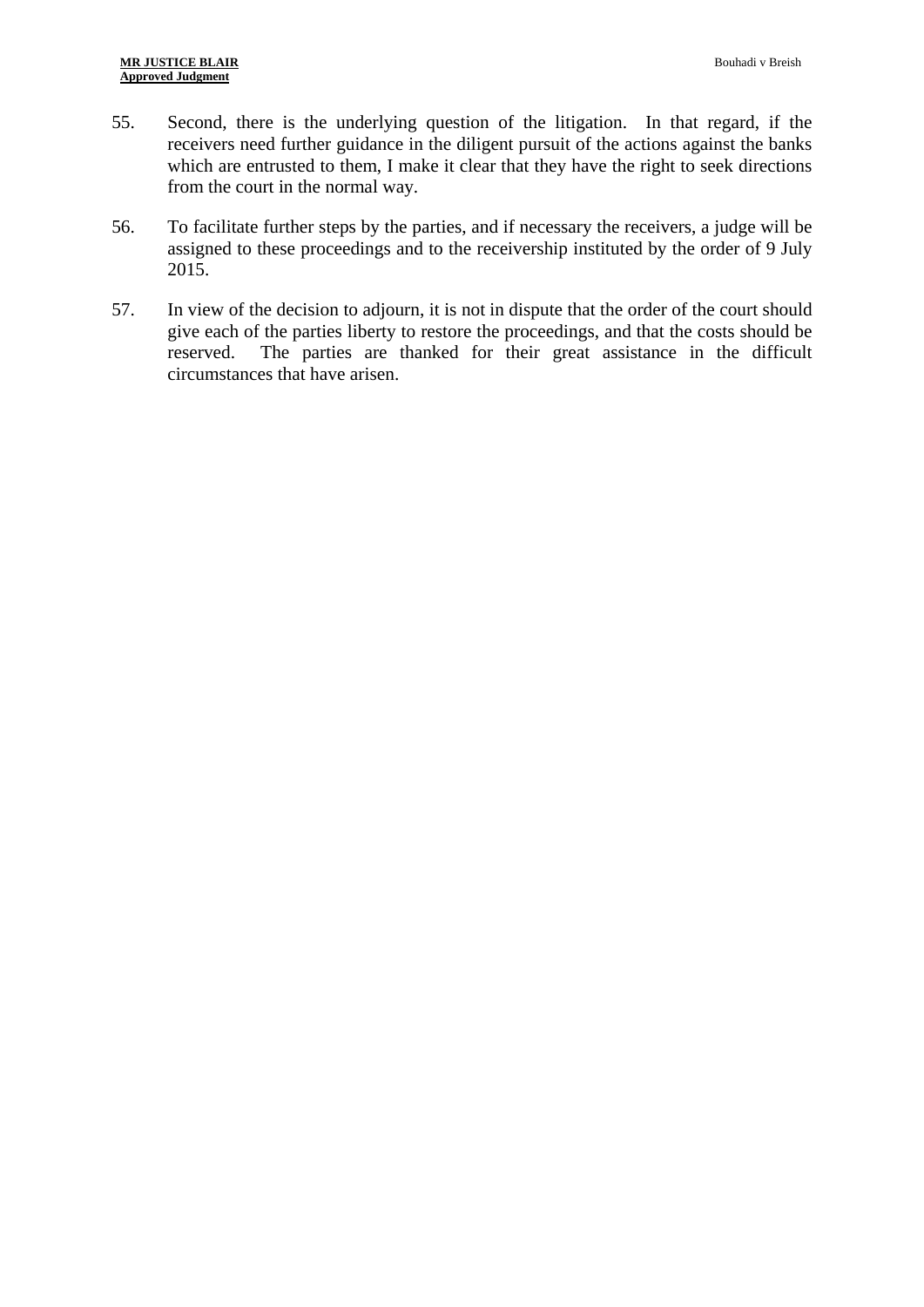## ANNEX

### Operative parts of letter of 3 March 2016 from the FCO to the court

#### **Re: Legal Proceedings in the High Court of Justice –** *Bouhadi v Breish,* **Queen's Bench Division, Commercial Court (Claim No. CL-2015-000641)**

Thank you for your letter of  $16<sup>th</sup>$  October, together with a copy of the Order of the Honourable Mr Justice Flaux of  $14<sup>th</sup>$  October. I am replying on behalf of the Foreign and Commonwealth Office as the Director with responsibility for HMG policy on Libya. We have not replied sooner as there have been significant developments in the situation in Libya in the period since October and we wanted to ensure that the Court had the Government's current position on the issues raised.

In your letter you ask the following question:

'Does Her Majesty's Government recognise as the Government of Libya:

(a) the "Tobruk government", namely that mandated by the House of Representatives following the 2014 elections; or

(b) the "Tripoli government", namely that mandated by the General National Congress following the 2014 election, and which is sometimes referred to as the "National Salvation Government".'

The short answer to your question is that in line with the policy set out to Parliament in 1980, Her Majesty's Government has not recognised as the Government of Libya either the "Tobruk government" or the "Tripoli government" (for these purposes I adopt your own terminology). HMG's policy on recognition of Governments was set out in a Written Answer to a Parliamentary Question on 28 April 1980 (Hansard HL Deb vol 408, cols 1121-1122WA) (text attached). In short, we recognise states rather than governments.

In its dealings with the various participants in the political crisis in Libya, HMG's highest priority is to support the efforts of the United Nations and the international community to establish a Government of National Accord (GNA) which will work for the benefit of all Libyans. The signature of the Libyan Political Agreement (LPA) on 17 December 2015 was a major milestone in this respect. The LPA provides for the institutional structures of the GNA and a process for its formation.

The LPA was welcomed by the international community in Rome, where a joint Ministerial Communiqué was issued to this effect on 13 December (text attached). In the present context, I would like to draw your attention in particular to the following extracts:

"We fully recognize and support the Libya Political Agreement and the institutions validated by it, and pledge our support for a Government of National Accord as the sole legitimate government of Libya. …We stand by Libya's national economic institutions, including the Central Bank of Libya (CBL), National Oil Company (NOC), and the Libyan Investment Authority (LIA), which must function under the stewardship of a Government of National Accord charged with preserving and protecting Libya's resources for the sole benefit of all its people."

Similarly the LPA was also given a strong political endorsement by the UN Security Council in resolution 2259 (2015) adopted on 23 December 2015 (text attached). In particular, I draw your attention to paragraphs 3 and 9: